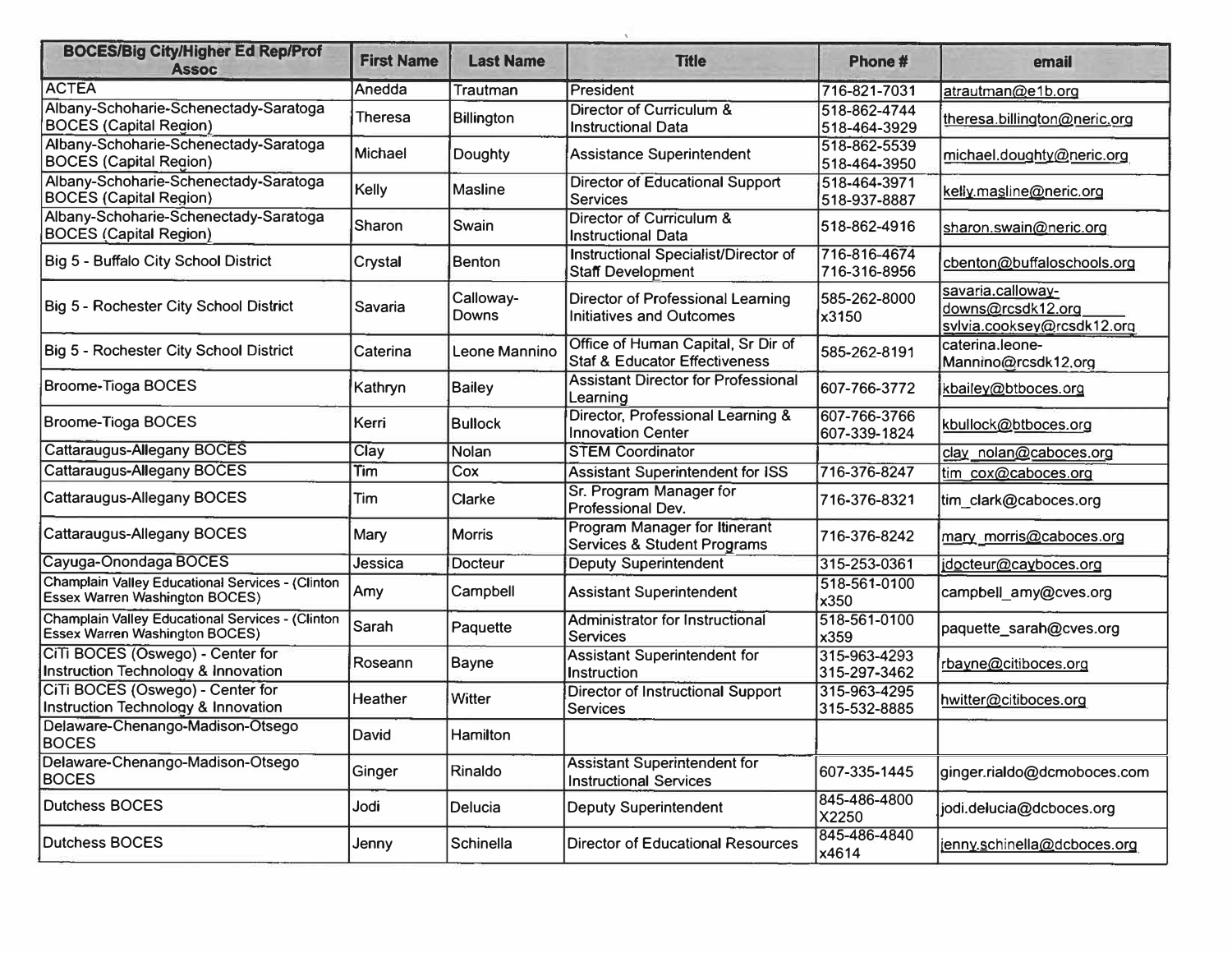| <b>BOCES/Big City/Higher Ed Rep/Prof</b><br><b>Assoc</b> | <b>First Name</b> | <b>Last Name</b>    | <b>Title</b>                                                                                     | Phone #                                   | email                        |
|----------------------------------------------------------|-------------------|---------------------|--------------------------------------------------------------------------------------------------|-------------------------------------------|------------------------------|
| <b>Eastern Suffolk BOCES</b>                             | Kate              | Davern              | <b>Director, Educational Support</b><br><b>Services</b>                                          | 631-244-4201<br>516-729-6945              | kdavern@esboces.org          |
| <b>Eastern Suffolk BOCES</b>                             | <b>Bernadette</b> | Gentile             | Program Administrator for<br><b>Professional Development</b>                                     | 631-244-4201                              | bgentile@esboces.org         |
| Erie 1 BOCES                                             | Elizabeth         | Freas               | <b>Assistant Superintendent -</b><br><b>Educational Supports &amp; WNYRIC</b><br><b>Services</b> | 716-821-7322<br>716-866-3752              | efreas@e1b.org               |
| Erie 1 BOCES                                             | <b>Steven</b>     | Graser              | Director, Professional Development<br>& Instructionalf Technology<br><b>Resources</b>            | 716-821-7248<br>716-479-5893              | sgraser@e1b.org              |
| Erie 1 BOCES                                             | Jessica           | <b>Karches</b>      | Supervisor - Instructional<br><b>Resources</b>                                                   | 716-821-7054<br>716-597-7718              | jkarches@e1b.org             |
| Erie 2-Chautauqua-Cattaraugus BOCES                      | Anne              | Henry               | Director of Leadership, Professional 716-549-4454<br>Learning, & Diversity                       | x4076                                     | ahenry@e2ccb.org             |
| Erie 2-Chautauqua-Cattaraugus BOCES                      | <b>Michelle</b>   | Spasiano            |                                                                                                  |                                           |                              |
| Erie 2-Chautauqua-Cattaraugus BOCES                      | Lisa              | Stonefoot           |                                                                                                  |                                           | Istonefoot@e2ccb.org         |
| Franklin-Essex-Hamilton BOCES                            | Shannon           | Pitcher-Boyea       | <b>Director of Instructional Support</b><br>Services                                             | 518-483-6420<br>x4011 518-569-<br>7383    | spitcherboyea@fehb.org       |
| <b>Franklin-Essex-Hamilton BOCES</b>                     | Lori              | <b>Tourville</b>    | <b>Assistant Superintendent</b>                                                                  | 518-483-6420<br>x1025 518-569-<br>3868    | tourville@fehb.org           |
| <b>Genesee Valley BOCES</b>                              | Stephanie         | <b>Burns</b>        | <b>Director of School Improvement</b>                                                            | 585-344-7923                              | sburns@gvboces.org           |
| <b>Genesee Valley BOCES</b>                              | <b>Patrick</b>    | Whipple             | <b>Director of Professional Learning</b><br><b>Services</b>                                      | 585-344-7594                              | pwhipple@gvboces.org         |
| <b>Genesee Valley BOCES</b>                              | Julie             | <b>Donlon-Yates</b> | <b>Deputy Superintendent</b>                                                                     | 585-658-7902                              | idonlon@gvboces.org          |
| <b>Greater Southern Tier BOCES</b>                       | Sarah             | <b>Vakkas</b>       | <b>Assistant Superintendent for</b><br>Instruction                                               | 607-739-3581<br>ext 1303 607-<br>227-1094 | svakkas@gstboces.org         |
| <b>Greater Southern Tier BOCES</b>                       | <b>Beth</b>       | Dryer               | <b>Director of Instructional Support</b><br><b>Services</b>                                      | 607-739-3581<br>ext 1321 607-<br>592-4542 | bdryer@gstboces.org          |
| Hamilton-Fulton-Montgomery BOCES                         | Jay A.            | DeTraglia           | <b>Assistant Superintendent for</b><br><b>Student Programs</b>                                   | 518-736-4681<br>518-774-1336              | idetraglia@hfmboces.org      |
| Hamilton-Fulton-Montgomery BOCES                         | Tara              | Caraco              | Administrative Coordinator of<br><b>Instructional Services</b>                                   | 518-736-4360                              | tcaraco@hfmboces.org         |
| Herkimer-Fulton-Hamilton-Otsego BOCES                    | Sarah             | Trunfio             | Administration                                                                                   | 315-867-2201<br>315-345-5470              | strunfio@herkimer-boces.org  |
| Herkimer-Fulton-Hamilton-Otsego BOCES                    | Kathryn<br>"Kati" | Ferguson            | <b>Assistant Superintendent for</b><br><b>Instructional Services</b>                             | 315-867-2007                              | Kferguson@herkimer-boces.org |
| Jefferson-Lewis BOCES                                    | Leslie            | LaRose-Collins      | <b>Assistant Superintendent for</b><br>Programs                                                  | 315-779-7000                              | llarosecollins@boces.com     |
| Jefferson-Lewis BOCES                                    | Lynn              | Gaffney             | Director of Programs & Professional<br><b>Development</b>                                        | 315-779-7000                              | lgaffney@boces.com           |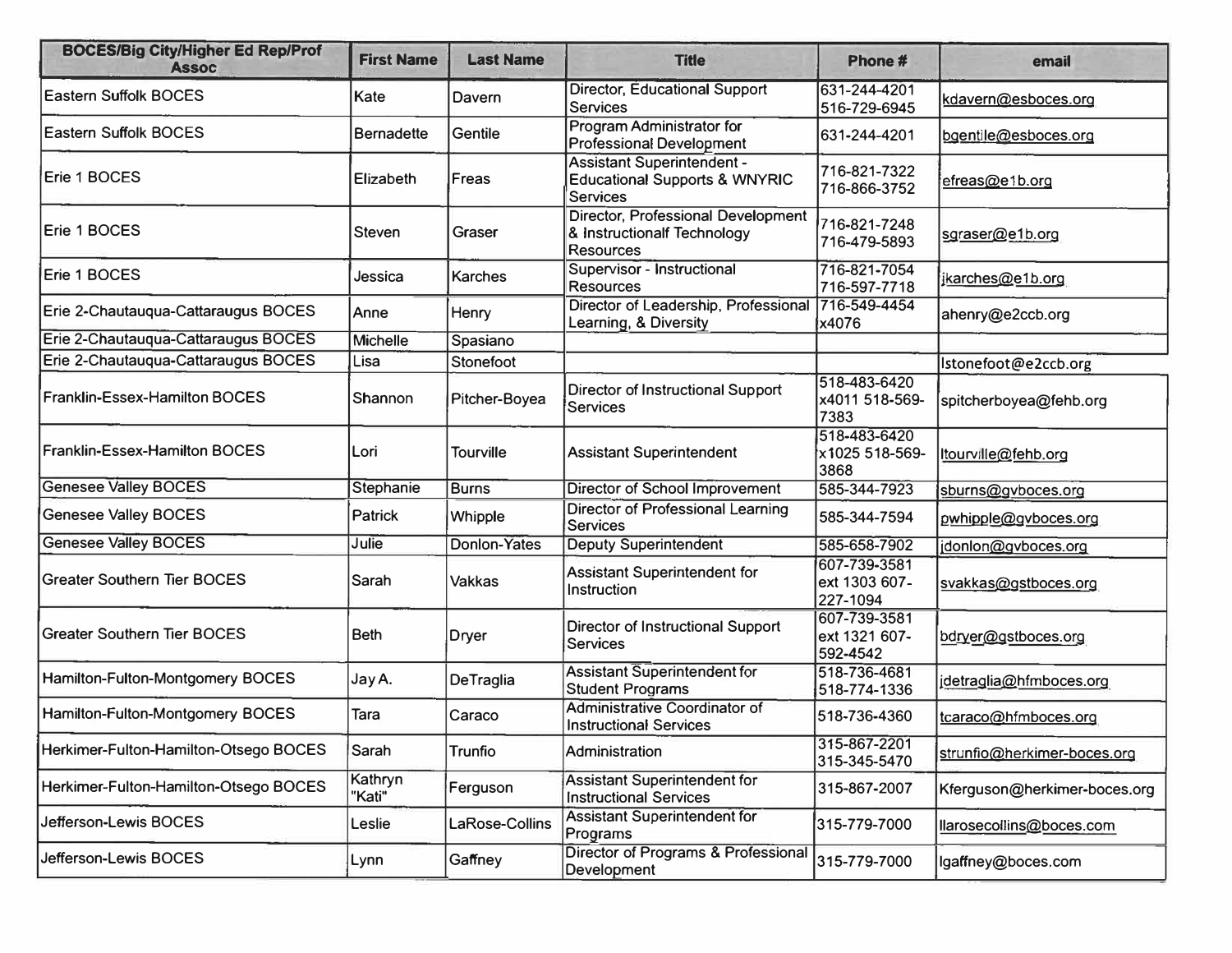| <b>BOCES/Big City/Higher Ed Rep/Prof</b><br><b>Assoc</b>   | <b>First Name</b> | <b>Last Name</b> | <b>Title</b>                                                                                          | Phone #                                   | email                                        |
|------------------------------------------------------------|-------------------|------------------|-------------------------------------------------------------------------------------------------------|-------------------------------------------|----------------------------------------------|
| Madison-Oneida BOCES                                       | <b>Matthew</b>    | <b>Williams</b>  | <b>Assistant Superintendent for</b><br><b>Curriculum and Instruction</b>                              | 315-361-5545                              | mwilliams@moboces.org                        |
| Madison-Oneida BOCES                                       | Ed                | Rinaldo          | Director of Staff and Curriculum<br>Development                                                       | 315-361-5550                              | erinaldo@moboces.org                         |
| Monroe 1 BOCES                                             | Michelle          | Ryan             | <b>Assistant Superintendent</b>                                                                       | 585-406-0161                              | mrvan@bocesmaars.org                         |
| Monroe 1 BOCES                                             | Christine         | Treasure         | Director of Office of School<br><b>Improvement</b>                                                    | 585-383-6620<br>585-233-5133              | Christine Treasure@boces.<br>monroe.edu      |
| Monroe 2-Orleans BOCES                                     | Marijo            | Pearson          | <b>Assistant Superintendent for</b><br>Curriculum, Instruction and<br><b>Professional Development</b> | 585-352-2416                              | mpearson@monroe2boces.org                    |
| <b>Nassau BOCES</b>                                        | Laverne           | <b>Mitchell</b>  | <b>Associate Director</b>                                                                             | 516-396-2053                              | Imitchell@nasboces.org                       |
| <b>Nassau BOCES</b>                                        | <b>Matthew</b>    | <b>DiMenna</b>   | <b>Supervisor of Curriculum &amp;</b><br>Instruction                                                  | 516-608-6678                              | mdimenna@nasboces.org                        |
| <b>New York State United Teachers</b>                      | Terry             | <b>McSweeney</b> | <b>Assistant in Educational Services</b>                                                              | 518-213-6000<br>ext 6047 315-<br>427-5534 | Theresa.McSweeney@nysut.org                  |
| NYS Coalition of Religious & Independent<br><b>Schools</b> | Ann               | Frank            | Coordinator of Assessment &<br><b>Professional Growth</b>                                             | 585-328-3210<br>585-314-8490              | ann.frank@dor.org                            |
| <b>NYS Teachers Centers</b>                                | Bronson           | Knaggs           | <b>Director</b>                                                                                       | 518-368-4336                              | bknaggs@schalmont.net                        |
| <b>NYSCEA</b>                                              | Elizabeth         | Gallo            | President                                                                                             | 518-280-9807                              | president@nyscea.org<br>lizgallo@whymaker.co |
| Oneida-Herkimer-Madison BOCES                              | Ann               | Turner           | <b>Director Education Leadership</b><br>Network Coordinator ELC Grant                                 | 315-793-8500                              | aturner@oneida-boces.org                     |
| Oneida-Herkimer-Madison BOCES                              | <b>Kevin</b>      | Healy            | <b>Director of Educational Services</b>                                                               | 315-223-4711                              | khealy@oneida-boces.org                      |
| Onondaga-Cortland-Madison BOCES                            | Doreen            | Bergman          | <b>Assistant Superintendent for</b><br><b>Instructional Support Services</b>                          | 315-433-2627<br>315-559-1020              | dbergman@ocmboces.org                        |
| Onondaga-Cortland-Madison BOCES                            | Kathryn           | Daughton         | <b>Director of Educational Programs</b>                                                               | 315-433-2627<br>315-431-8419              | kdaughton@ocmboces.org                       |
| Orange-Ulster BOCES                                        | Diane E.          | Lang, Ph.D.      | <b>Director of Instructional Support</b><br><b>Services</b>                                           | 845-781-4363<br>ext 10701                 | diane.lang@ouboces.org                       |
| Orange-Ulster BOCES                                        | Melanie           | Lofaro           | <b>Coordinator of Professional</b><br>Learning                                                        | 845-781-4363<br>x10702                    | melanie.lofaro@ouboces.org                   |
| Orleans-Niagara BOCES                                      | Michael           | Fisher           | <b>Professional Development</b><br><b>Specialist</b>                                                  | 716-731-6800<br>x3757 716-566-<br>8986    | mlfisher@onboces.org                         |
| Orleans-Niagara BOCES                                      | Dr. Michael       | Weyrauch         | Director of CTE & Instrucional<br><b>Services</b>                                                     | 716-731-6800<br>x4447                     | mweyrauch@onboces.org                        |
| <b>Otsego Northern Catskills BOCES</b>                     | <b>Stacy</b>      | Ward             | <b>Director of Instructional Support</b><br>Services                                                  | 607-286-7715<br>x2602                     | sward@oncboces.org                           |
| <b>Otsego Northern Catskills BOCES</b>                     | Maizy             | <b>Jaklitsch</b> | <b>Staff Developer</b>                                                                                |                                           | mjaklitsch@oncboces.org                      |
| Otsego-Northern Catskills BOCES                            | Jessica           | Cook             | <b>Staff Developer</b>                                                                                |                                           | jcook@oncboces.org                           |
| Putnam-Northern Westchester BOCES                          | Fred              | Ende             | Director of Curriculum &<br><b>Instructional Services</b>                                             | 914-248-2333                              | fende@pnwboces.org                           |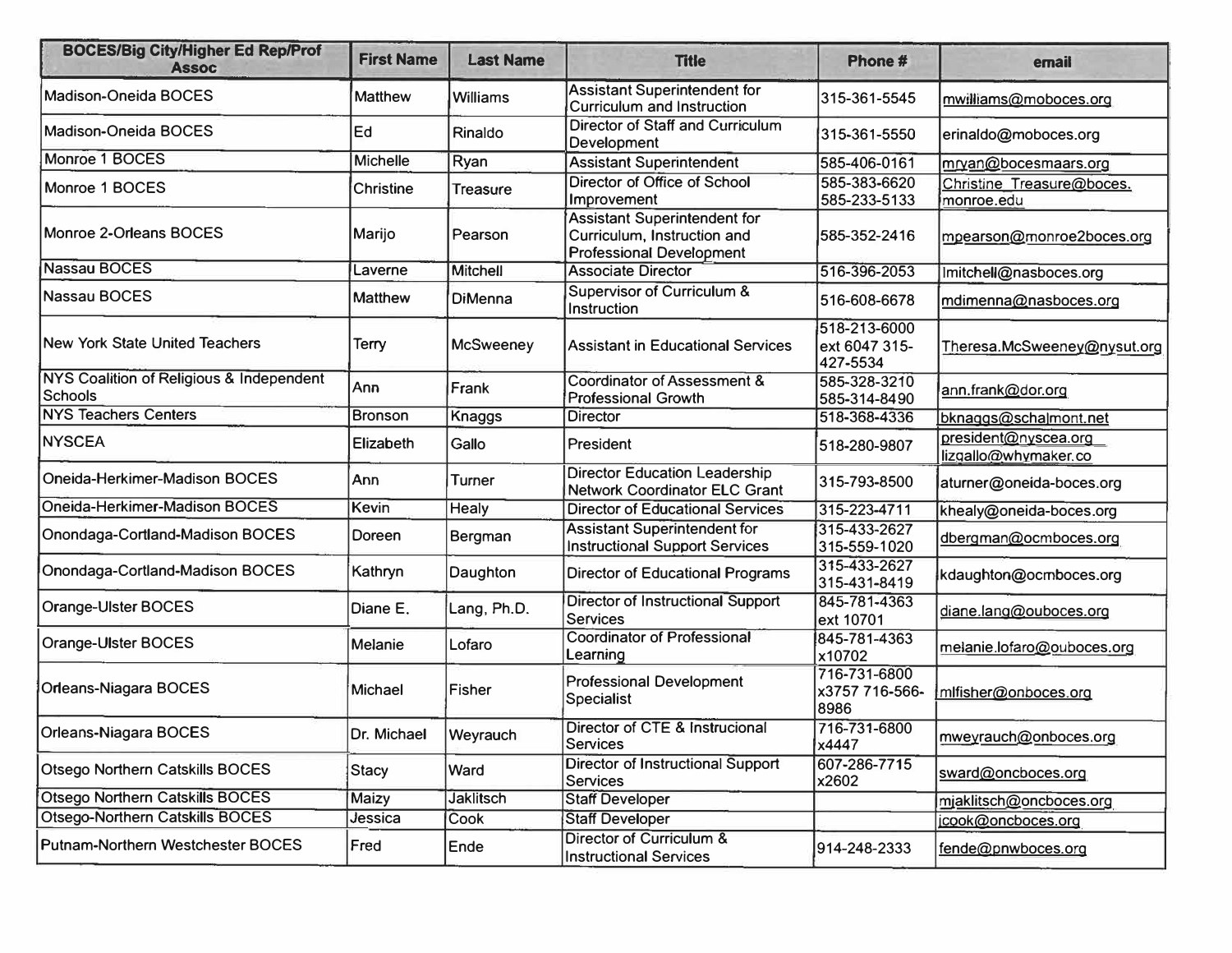| <b>BOCES/Big City/Higher Ed Rep/Prof</b><br><b>Assoc</b>                       | <b>First Name</b>     | <b>Last Name</b>     | <b>Title</b>                                                                     | Phone #                      | email                                |
|--------------------------------------------------------------------------------|-----------------------|----------------------|----------------------------------------------------------------------------------|------------------------------|--------------------------------------|
| <b>Putnam-Northern Westchester BOCES</b>                                       | Samantha              | Hirsch               | <b>Assistant Director of Curriculum &amp;</b><br><b>Instructional Services</b>   | 914-248-2382                 | shirsh@pnwboces.org                  |
| Questar III BOCES                                                              | Terry                 | <b>Bordell</b>       | <b>Chief School Improvement Officer</b>                                          | 518-477-8771<br>518-476-6955 | terry.bordell@guestar.org            |
| Questar III BOCES                                                              | Jeff                  | <b>Baker</b>         | <b>Chief Information Officer/Data</b><br>Analyst                                 |                              | Jeff.Baker@questar.org               |
| <b>Rockland BOCES</b>                                                          | Lisa                  | Collopy              | <b>Director of Instructional Services</b>                                        | 845-624-5871                 | lcollopy@rboces.org                  |
| <b>Rockland BOCES</b>                                                          | Valerie               | Samn                 | Supervisor                                                                       | 845-627-4726<br>646-641-6006 | vsamn@rboces.org                     |
| <b>School Library System Association (SLSA)</b><br>of NY<br>Monroe One BOCES   | Jim                   | <b>Belair</b>        | Coordinator School Library<br><b>Services</b>                                    | 585-349-9099<br>585-739-5252 | ibelair@monroe2boces.org             |
| <b>School Library System Association (SLSA)</b><br>of NY<br><b>WSWHE BOCES</b> | Kerrie                | <b>Burch</b>         | <b>School Library System Director</b>                                            | 518-581-3700                 | kburch@wswheboces.org                |
| Southern Westchester BOCES                                                     | Jacqueline            | O'Donnell            | <b>Deputy District</b><br>Superintendent/COO                                     | 914-937-3820                 | jodonnell@swboces.org                |
| <b>Southern Westchester BOCES</b>                                              | Dr. Mary<br>Elizabeth | Wilson               | Sr. Director of Professional<br>Development & Instructional<br>Technology        | 914-345-8500<br>914-233-7797 | mwilson@swboces.org                  |
| <b>St. Lawrence-Lewis BOCES</b>                                                | Darin                 | Saiff                | <b>Assistant Superintendent for</b><br>Instruction                               | 315-386-4504                 | darin.saiff@sllboces.org             |
| St. Lawrence-Lewis BOCES                                                       | Jill                  | Farrand              | <b>Director of School Improvement</b>                                            | 315-386-4504                 | jill.farrand@sllboces.org            |
| <b>Sullivan County BOCES</b>                                                   | Maria                 | Sommer               | <b>Assistant Superintendent</b>                                                  | 845-295-4053<br>845-558-8144 | maria.sommer@scboces.org             |
| Tompkins-Seneca-Tioga BOCES                                                    | Emily                 | Wemmer               | <b>Coordinator of Professional</b><br>Learning                                   | 607-257-1551                 | ewemmer@tstboces.org                 |
| Tompkins-Seneca-Tioga BOCES                                                    | Dr. Nicole G.         | <b>Eschler</b>       | <b>Executive Director of Regional</b><br><b>School Success</b>                   | 607-257-1551<br>518-774-4717 | neschler@tstboces.org                |
| <b>Ulster BOCES</b>                                                            | Dr. Jonah             | Schonker             | <b>Deputy Superintendent</b>                                                     | 845-255-3020<br>845-594-1431 | jschenke@ulsterboces.org             |
| <b>Ulster BOCES</b>                                                            | Sarah                 | Dudley-Lemek         |                                                                                  |                              | SDudley@highland-k12.org             |
| Washington-Saratoga-Warren-Hamilton-<br>Essex BOCES (WSWHE)                    | Dr. Turina            | Parker               | <b>Assistant Superintendent for</b><br><b>Educational &amp; Support Programs</b> | 518-581-3716                 | tuparker@wswheboces.org              |
| Washington-Saratoga-Warren-Hamilton-<br><b>Essex BOCES (WSWHE)</b>             | Cecilia               | Dansereau-<br>Rumley | <b>Lead Coordinator for Data Privacy</b>                                         | 518-581-3578                 | cdansereau-<br>rumley@wswheboces.org |
| Washington-Saratoga-Warren-Hamilton-<br>Essex BOCES (WSWHE)                    | Katie                 | Jones                | Director for Assessment &<br>Improvement                                         | 518-581-3741<br>518-368-2021 | kjones@wswheboces.org                |
| <b>Wayne-Finger Lakes BOCES</b>                                                | Jessica               | Sheridan             | <b>Director of Staff Development</b>                                             | 315-322-7490<br>585-734-7542 | Jessica.Sheridan@wflboces.org        |
| <b>Wayne-Finger Lakes BOCES</b>                                                | <b>Michele</b>        | Sullivan             | <b>Assistant Superintendent for</b><br>Innovation and Accountability             | 315-332-7247                 | michele.sullivan@wflboces.org        |
| <b>Western Suffolk BOCES</b>                                                   | Renee                 | Allen                | <b>Divisional Administrator for</b><br><b>Curriculum &amp; Instruction</b>       | 631-595-6844                 | rallen@wsboces.org                   |